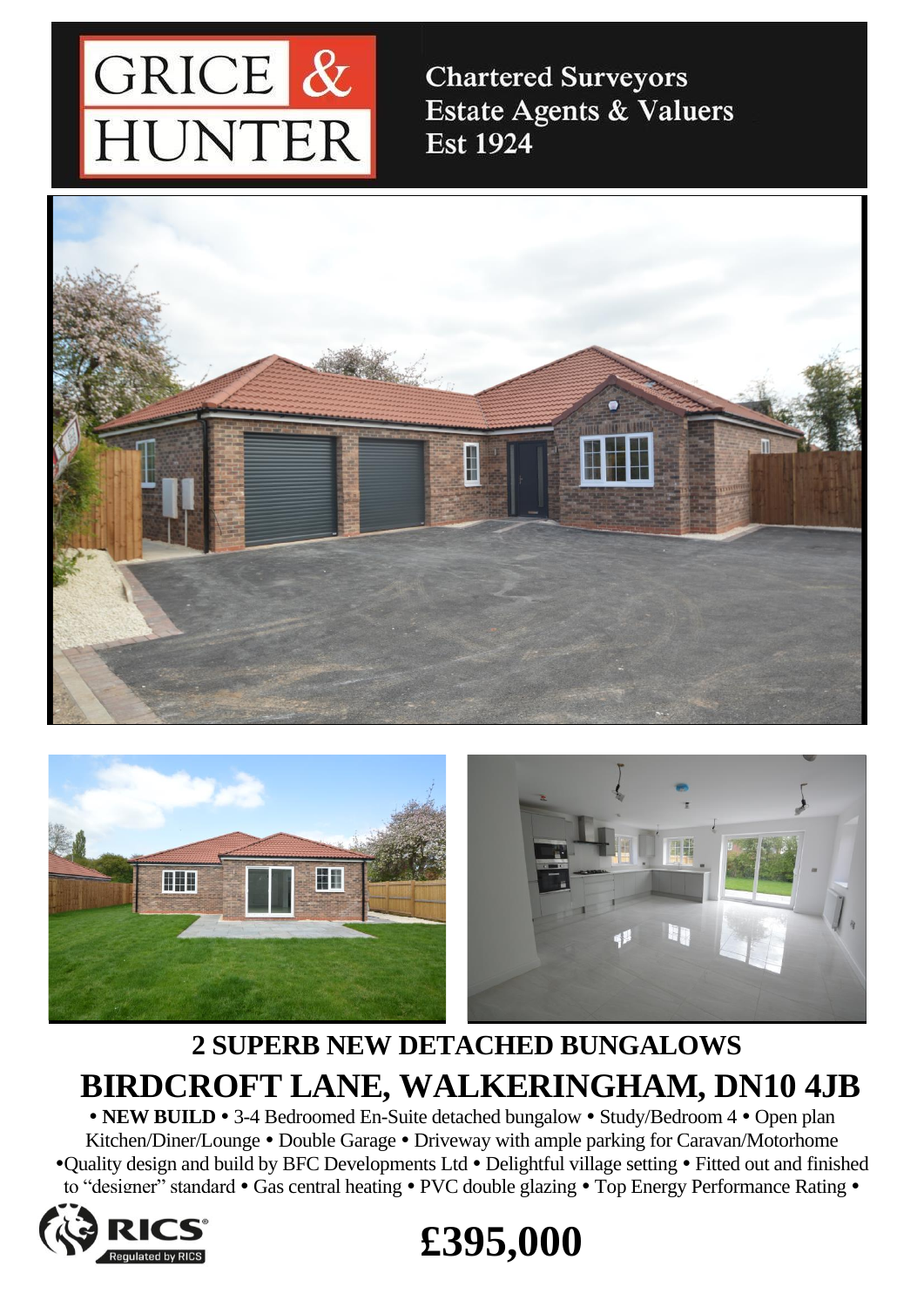**Walkeringham** is a picturesque country village of about 1000 population lying on the A161 highway 5 miles from Gainsborough, 8 miles from Epworth, 10 miles from Bawtry, 12 miles from Retford and 18 miles from Doncaster.

In easy access of motorway network, rivers and canal routes, main line railway network to Sheffield/Doncaster Walkeringham is one of the popular North Nottinghamshire villages (Beckingham, Gringley on the Hill, Everton and Clayworth) in Bassetlaw District with local primary school, public house and rural bus service.

**Accommodation** (room sizes approx. only)

**RECEPTION HALL** with cloaks cupboard.

**Rear LOUNGE** (4.6 x 4.1m) with patio doors to back garden.

**KITCHEN/DINER** (5.5m x 6.5m) double aspect bi-folding doors to back garden, designer fully fitted units and integrated appliances.



**UTILITY** (1.7m x 1.8m) to match kitchen.

**Main BEDROOM 1 and ENSUITE**  (4m min x 3.4m) access to **SHOWER ROOM** nicely appointed with stylish sanitaryware and finishes.



**Front BEDROOM 2** (4.4m x 2.5m) with bay window.

**Double BEDROOM 3** (2.9m min x 3.4m) with bay window.

**Double BEDROOM 4** (3.4m x 2.9m)

**Main BATH/SHOWER ROOM** with stylish sanitaryware and finishes.

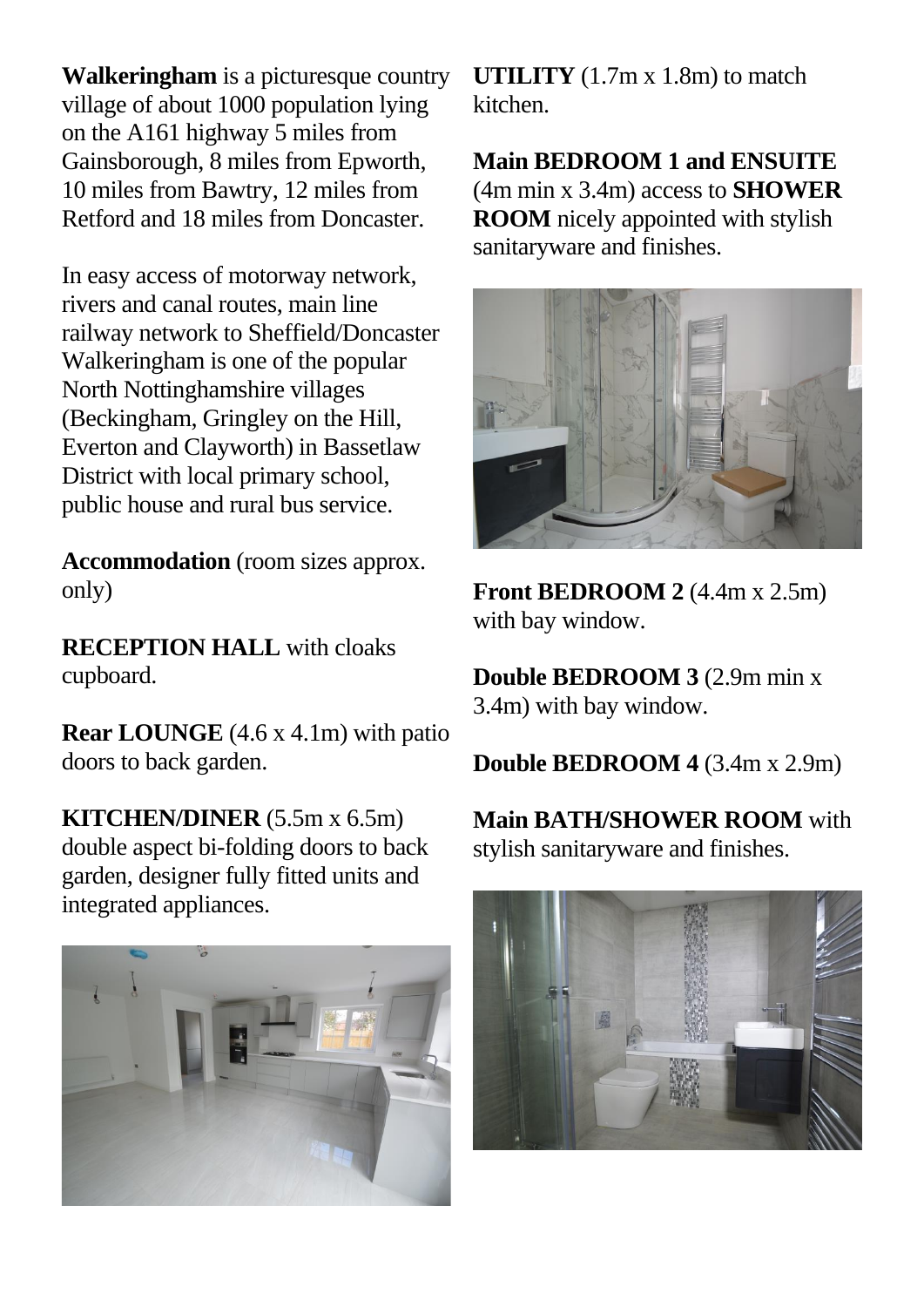## **OUTSIDE**

Lovely plot with mature orchard trees, brick paved drive and turning in front of **DOUBLE GARAGE** (6m x 6m) with personal door.





## **SERVICES (not tested)**

Mains water, electricity, drainage and gas. Gas central heating system.

**LOCAL AUTHORITY** Bassetlaw District Council

**TENURE** Freehold.

## **VIEWING**

By prior appointment through Grice and Hunter 01427 873684